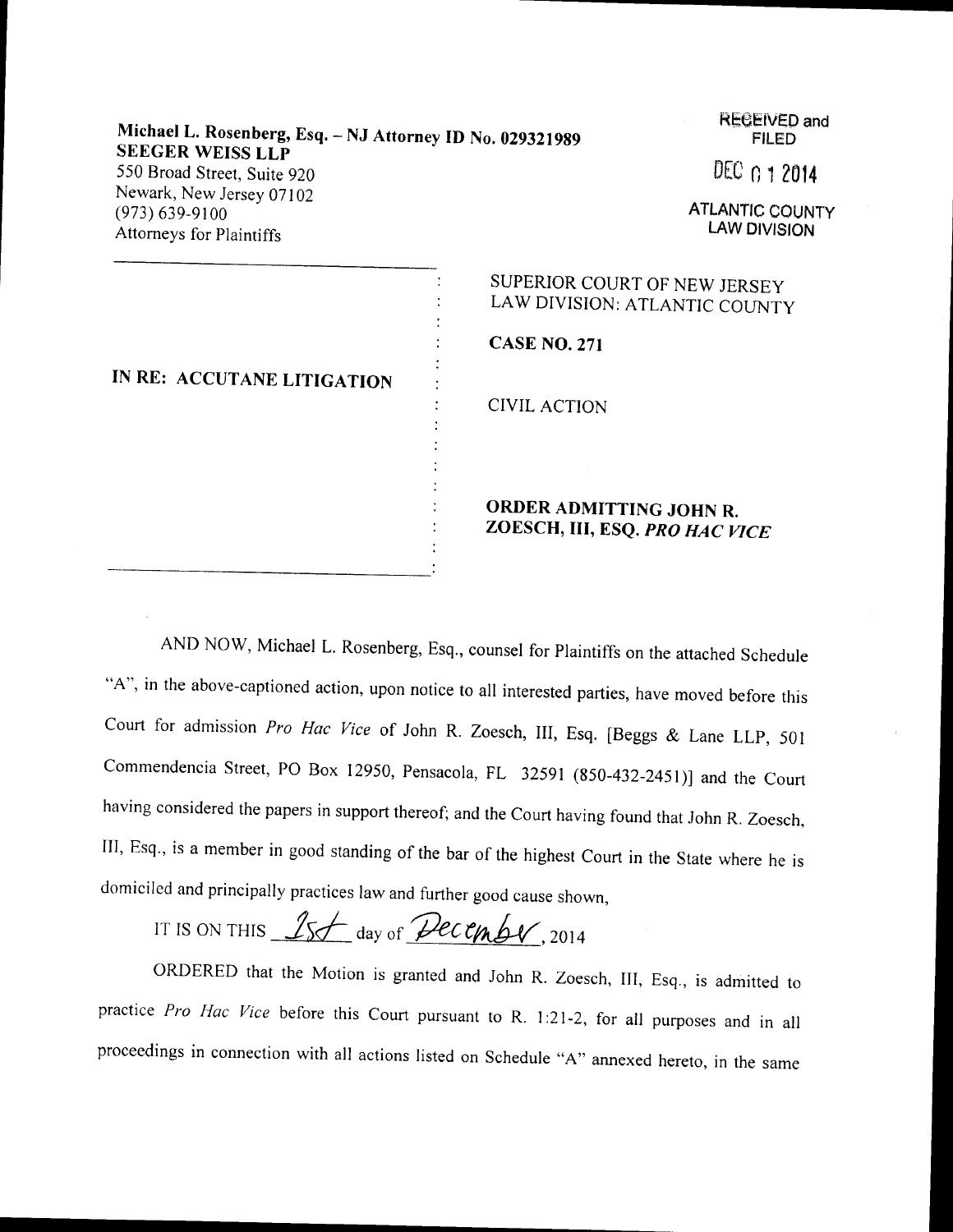manner as an attorney who is admitted to practice in this state and is domiciled and maintains an office for the practice of law in the State of New Jersey, provided that he shall:

- 1. abide by the Rules of Court for the State of New Jersey, including all disciplinary rules;
- 2. consent to the appointment of the Clerk of the Supreme Court as an agent upon whom service of process may be made for all actions against him and his firm that may arise out of his participation in this matter;
- 3. notify the Court immediately of any matter affecting his standing before this Court; and
- 4. have all pleadings and other papers filed in this Court signed by an attorney-at-<br>law of this Court employed by the firm of Seeger Weiss LLP, who shall be<br>responsible for the conduct of John R. Zoesch, III, Esq., and it law of this Court employed by the firm of Seeger Weiss LLP, who shall be

ORDERED John R. Zoesch, III, Esq., shall make payment of fees as provided in the New Jersey Rules of Court, R. l;28-l(b), l:28-2 and 1:28b-l(e), within thirty (30) days of the date of this order, and it is further

oRDERED that the Clerk of this Court shall forward a copy of this order to the Treasurer of the New Jersey Fund for client protection; and it is further

ORDERED that copies of this Order shall be served by attorneys for Plaintiffs on the attached Schedule "A", upon counsel for the defendants within seven (7) days of the receipt thereof.

 $\frac{\gamma_{\mathcal{U}_{\mathcal{U}}}}{\gamma_{\mathcal{U}_{\mathcal{U}}}}$ C Johnson J.S.C.